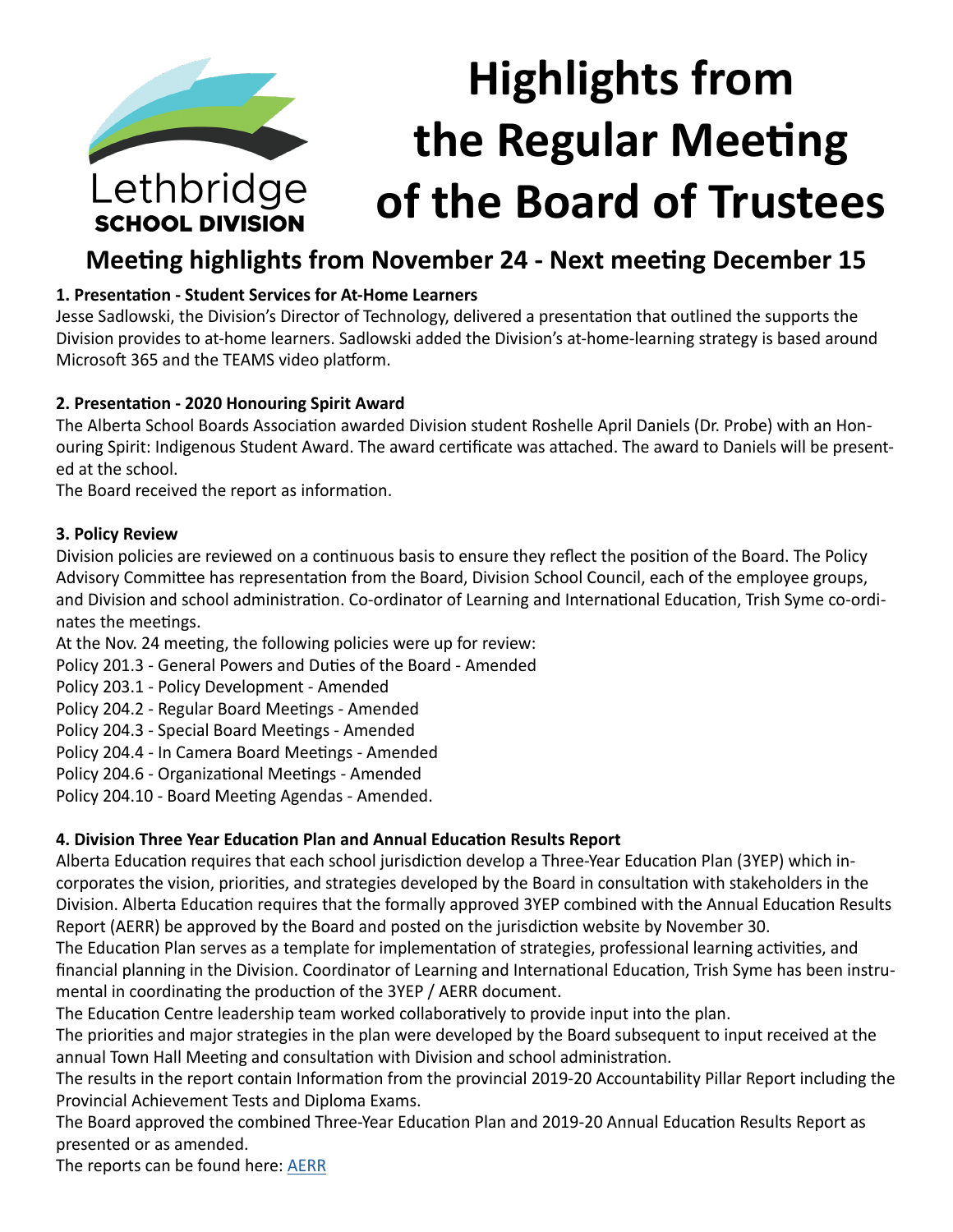#### **5. 2019-20 Audited Financial Statement**

School jurisdictions are required to submit an audited financial report to Alberta Education. Will Zobell, Partner and Avice DeKelver, Manager from BDO Canada LLP will attend the meeting to speak to the audited financial statement.

The Board approved the Audited Financial Statements for the 2019-20 fiscal year as presented. The Audited Financial Statements can be found on Page 31 of the [AGENDA](https://www.lethsd.ab.ca/download/313131).

#### **6. 2020-21 Budget Update**

The Lethbridge School Division Year-End Report can be found on Page 63 of the [AGENDA](https://www.lethsd.ab.ca/download/313131).

#### **7. Indigenous Education Committee Terms of Reference**

The Indigenous Education Committee reviewed and updated the Terms of Reference, which were attached. The Board approved the Indigenous Education Committee Terms of Reference, as presented.

#### **8. Public Forum - Responses to Oct. 27 Board of Trustees Public Forum Submissions**

A response to the Oct. 27 public forum submission from Joy Morris can be found on Page 161 of the [AGENDA](https://www.lethsd.ab.ca/download/313131).

#### **9. Associate Superintendent Reports**

Christine Lee, Associate Superintendent, Business Affairs; Mike Nightingale, Associate Superintendent, Human Resources and Morag Asquith, Associate Superintendent, Instructional Services, delivered their respective reports for the Board. To read the reports in full, see Page 163 of the **AGENDA**.

#### **10. Acknowledgements of Excellence**

The Board has a long-standing practice of acknowledging the efforts of students and staff whose commitment to excellence has resulted in outstanding achievement. Details of accomplishments of note are provided as information: Rochelle April Daniels received the ASBA 2020 Honouring Spirit Indigenous Student Award.

#### **Showcasing Coalbanks:**

We would like to take this opportunity to thank all of our 'At Home Learning' Teachers who have done a spectacular job with preparing for instruction and delivery for almost 90 students who chose to stay at home for the first term. These were students from Kindergarten to Grade 5. These teachers had an enormous amount of work preparing for this delivery, getting students and families set-up, and ensuring that quality education was the main focus. These teachers have had some extra work placed on them; however, they have welcomed the opportunity and have done a spectacular job. These teachers have also mentored and trained our entire staff to be prepared if others were forced to teach from home in short order. We are so proud of our four At Home Teachers for helping us with this assignment: Laurie Chinn, Kristyn Moore-Jaffray, Tamara Constantine and Mike Wevers.

Every year our Grade 4/5 teachers set-up something called 'Speakers Club'. This is where students have say in what they want to learn and investigate about. In previous years parents were invited to watch students present their work to the large group. Due to COVID, parents have not been able to attend in person; however, students are still participating and honing their presentation skills. This is a large component of the Language Arts Program of Studies and our teachers do an exceptional job guiding students in this activity. It is absolutely tremendous to see every student get up in front of their peers and parents and present their findings. Even with COVID restrictions, this activity is still a large priority in all our Grade 4/5 classes. I would like to thank our Grade 4/5 teachers for making this a priority: Jeremy Sakamoto, Laurie Neher, Aimee Gast, Kyla Matthews, and Natasha Tompkins.

I would also like to thank the entire office staff for all of their hard work since the beginning of the school year. These individuals have been faced with so many changes and constant change daily. They meet every task with a positive attitude and welcome every new challenge.

Recently with a positive COVID case, Ms. Christina Eileen came in on her Sunday off to assist with attendance reports, contact tracing and PowerSchool information. This team is vital for the smooth operation day-to-day. I would like to acknowledge: Christina Eileen, Kay Allison, Carmen Carvalho and Erin Beekman. I also need to thank our entire caretaking crew who is doing a fabulous job maintaining our school on a daily basis: Cinnamon Knibb, Madison Gallucci and Eugene Degrechie.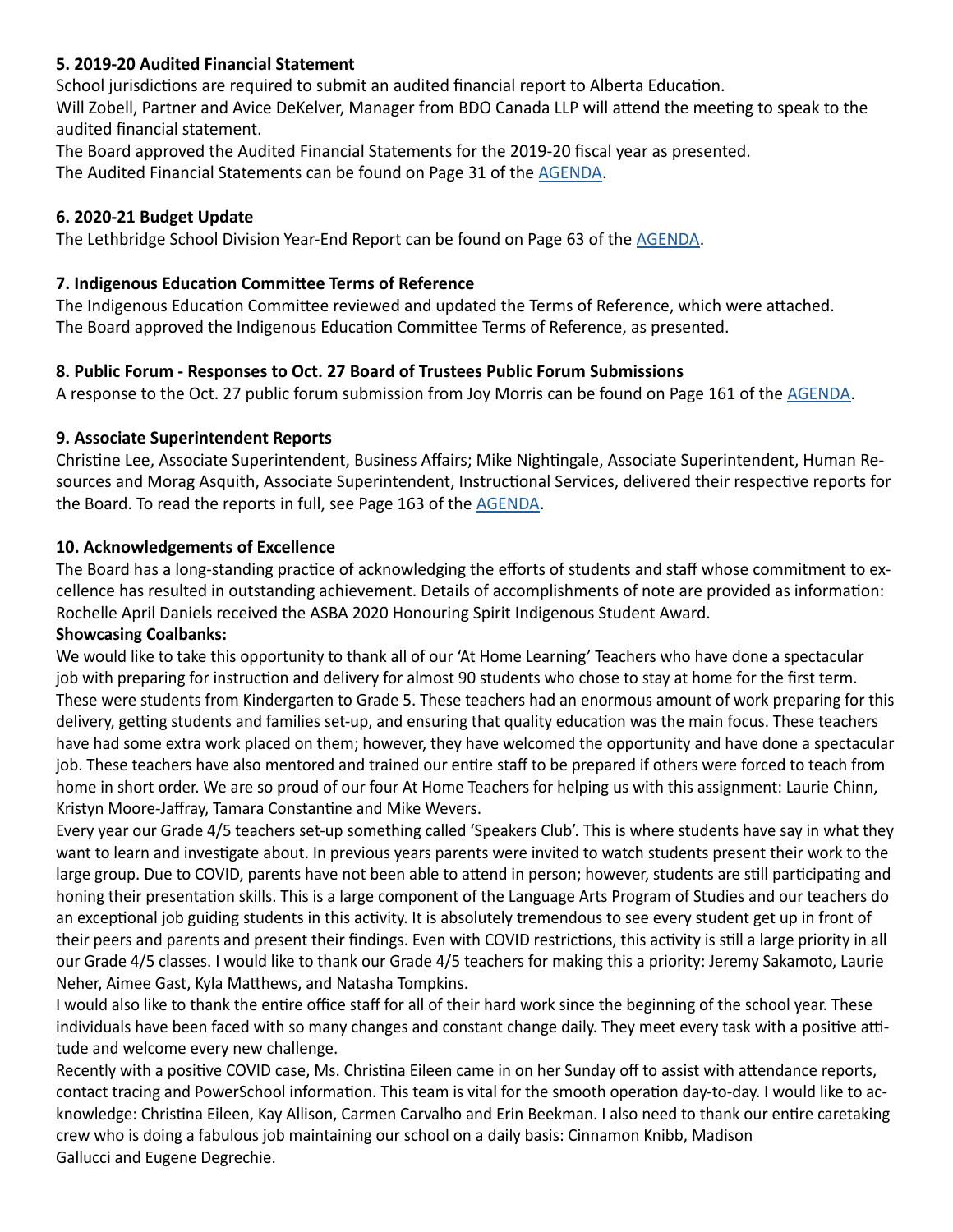# **10. Acknowledgements of Excellence**

# **Showcasing Fleetwood:**

Congratulations to Zachery Sillito. He was the recipient for the Gord Laurie Scholarship for \$1,500 from Evergreen Golf Centre for the Summer/Fall Golf League.

Congratulations to Head Caretaker Bill Pernsky for his retirement this past October. Bill served the school division for several decades in various caretaking roles at Winston Churchill, Westminster, and most recently Fleetwood Bawden.

Congratulations to Sharon Willms-Laing for her successfully becoming the next Vice-Principal at Park Meadows Elementary. She will be greatly missed by our learning community.

A big thank you to the staff at Fleetwood Bawden for their flexibility, commitment, and sense of humour as we continue to embark on a successful school year full of curveballs and challenges.

# **Showcasing Wilson:**

Ensuring that students understand the importance of being active, especially during the midst of a pandemic, is crucial. Wilson P.E. teachers are creating new, innovative ways to get online students moving. Creating life-long learners who realize that physical activity can go far beyond school is a continuous goal. As well as getting kids active, there is a focus on making tangible connections between Physical Education and the Wilson Way Character Education. Taking opportunities to teach aspects such as community and integrity, along with several other important character traits, is something that the PE teachers take great pride in.

With an increasing demand on the ELL-LFS classroom setting, Drew Andreachuk continues to run one of the best programs, with an intentional focus on strengthening the relationship between school and family.

With minimal experience on Teams, Erin George-Samuel has had to pivot from Music Teacher to online core classes and has done a phenomenal job. In conjunction with her regular duties, she has made a point to continue to offer the band option to students in a unique and COVID friendly way.

The Grade 8 Team would like to give recognition to the resiliency shown by our oldest students, who have been able to adjust to the new normal and come together as class communities. In addition, staff have been given the opportunity to share some of their passions through flexible administering of option modules. Along with increased learning time per period, this has allowed for smoother days and a deeper understanding of subject matter. The Wolverine Hallway has consistently demonstrated perseverance, and this year, the inclusive education programs have an even heightened sense of community. There have certainly been challenges along the way, but with strengthened student-to-student interactions it has led to a sense of comfort and belonging. Previously disengaged students are beginning to look forward to the moments they experience with their classmates with positivity and encouragement at the forefront.

Wilson Middle School has been running a new Theme Day every Wednesday, and we would like to give a shout out to our students who've been demonstrating amazing participation and increased school spirit from week to week! The Grade Seven Team is proud of how adaptive and flexible our students have been this school year. From moving between online and classroom learning to all the new protocols at school. The grade seven students at Wilson Middle School have been outstanding - showing up to school ready to learn while making the most of this unique learning experience. Our learning community is alive and well at WMS.

The WMS Online Teaching crew has gone over and above to getting all their lessons in a format that can be easily taught to students working from home. The commitment to learning new and innovative lessons has created a place where over 100 students can learn and feel safe through the pandemic.

The WMS office staff has been able to persevere through this difficult time. Working between 100 online students and another 560 in-school learners everyday brings a new challenge that they are willing to tackle and should be celebrated.

WMS students and families for their continued effort to abide by the AHS guidelines and having their children ready to learn. This is a crazy difficult time and our students and families should be celebrated for their commitment to learning and being respectful through the pandemic.

# **11. Board Priorities Report**

The Division Office Leadership Team is committed to keeping the Board informed regarding progress in Board priori-ty areas. An update on progress is provided in the form of a report, which can be found on Page 179 of the [AGENDA](https://www.lethsd.ab.ca/download/313131).